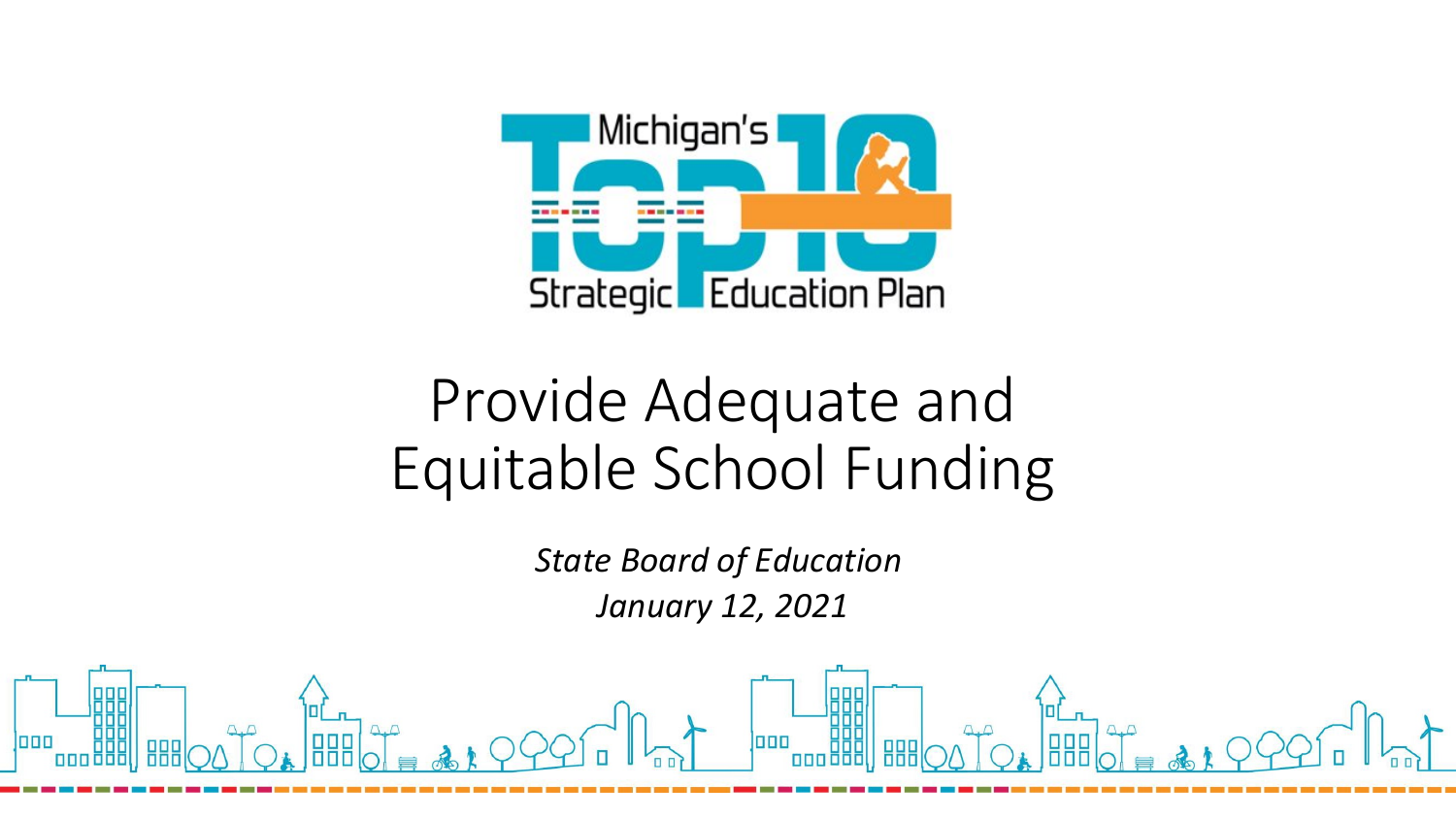





- Expand early childhood learning opportunities  $\sim$
- Improve early literacy achievement  $\frac{1}{2}$
- Improve the health, safety, and wellness of all learners **STA**
- Expand secondary learning opportunities for all students  $\frac{1}{2}$
- Increase the percentage of all students who graduate from high school  $\frac{1}{2}$
- Increase the percentage of adults with a post-secondary credential  $\frac{1}{2}$
- Increase the numbers of certified teachers in areas of shortage  $\frac{1}{2}$
- Provide adequate and equitable school funding  $\frac{1}{2}$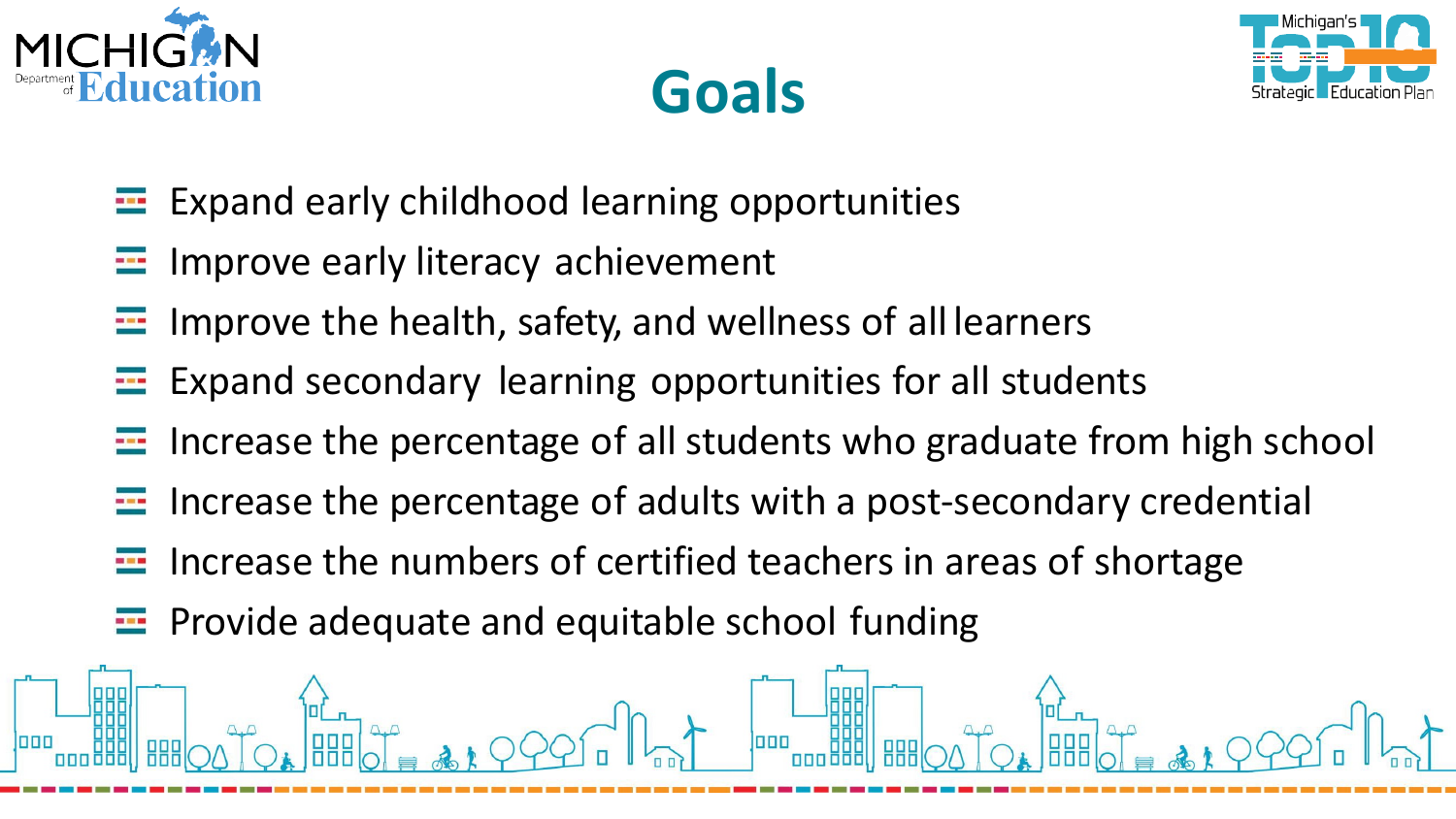





#### Goal

#### **Metrics**

Provide adequate and equitable school funding

Is there a weighted formula for poverty? Yes or no

000

- Does the weighted formula match the School Finance Research Collaborative (SFRC) recommendation? Yes or no
- What is the difference between the current funding formula and the  $\bullet$ **SFRC recommendation?**
- Is there a weighted formula for English learners? Yes or no  $\bullet$
- Does the weighted formula match the SFRC recommendation? Yes or no
- What is the difference between the current funding formula and the **SFRC recommendation?**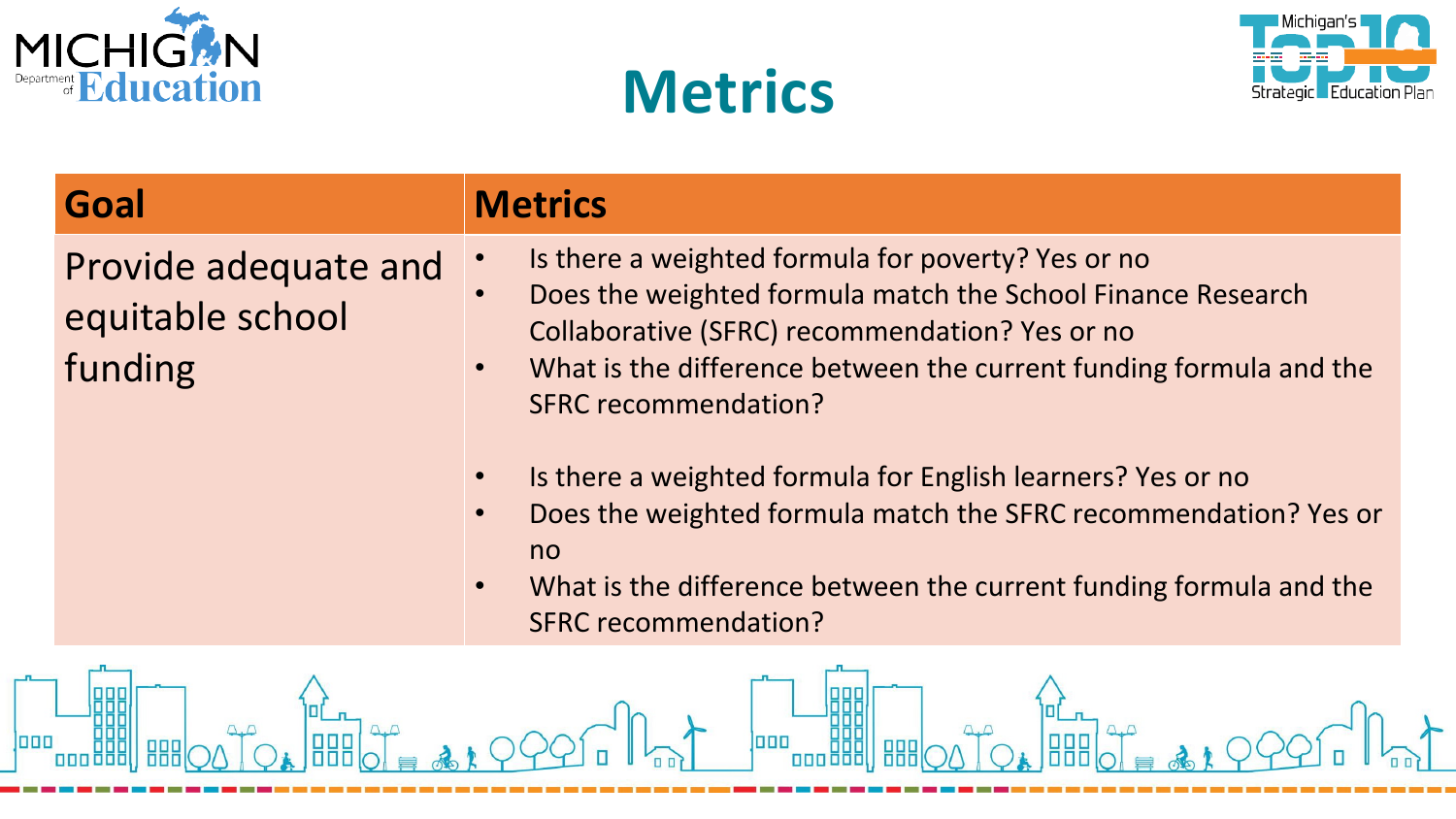





| Goal                                                | <b>Metrics</b>                                                                                                                                                                                                                                                                                                                                                                                                                                                                                                                                           |
|-----------------------------------------------------|----------------------------------------------------------------------------------------------------------------------------------------------------------------------------------------------------------------------------------------------------------------------------------------------------------------------------------------------------------------------------------------------------------------------------------------------------------------------------------------------------------------------------------------------------------|
| Provide adequate and<br>equitable school<br>funding | Is there a weighted formula for students with disabilities? Yes or no<br>Does the weighted formula match the SFRC recommendation? Yes or<br>no<br>What is the difference between the current funding formula and the<br><b>SFRC recommendation?</b><br>Is there a weighted formula for career and technical education? Yes or<br>$\bullet$<br>no<br>Does the weighted formula match the SFRC recommendation? Yes or<br>$\bullet$<br>no<br>What is the difference between the current funding formula and the<br>$\bullet$<br><b>SFRC recommendation?</b> |
|                                                     | 000                                                                                                                                                                                                                                                                                                                                                                                                                                                                                                                                                      |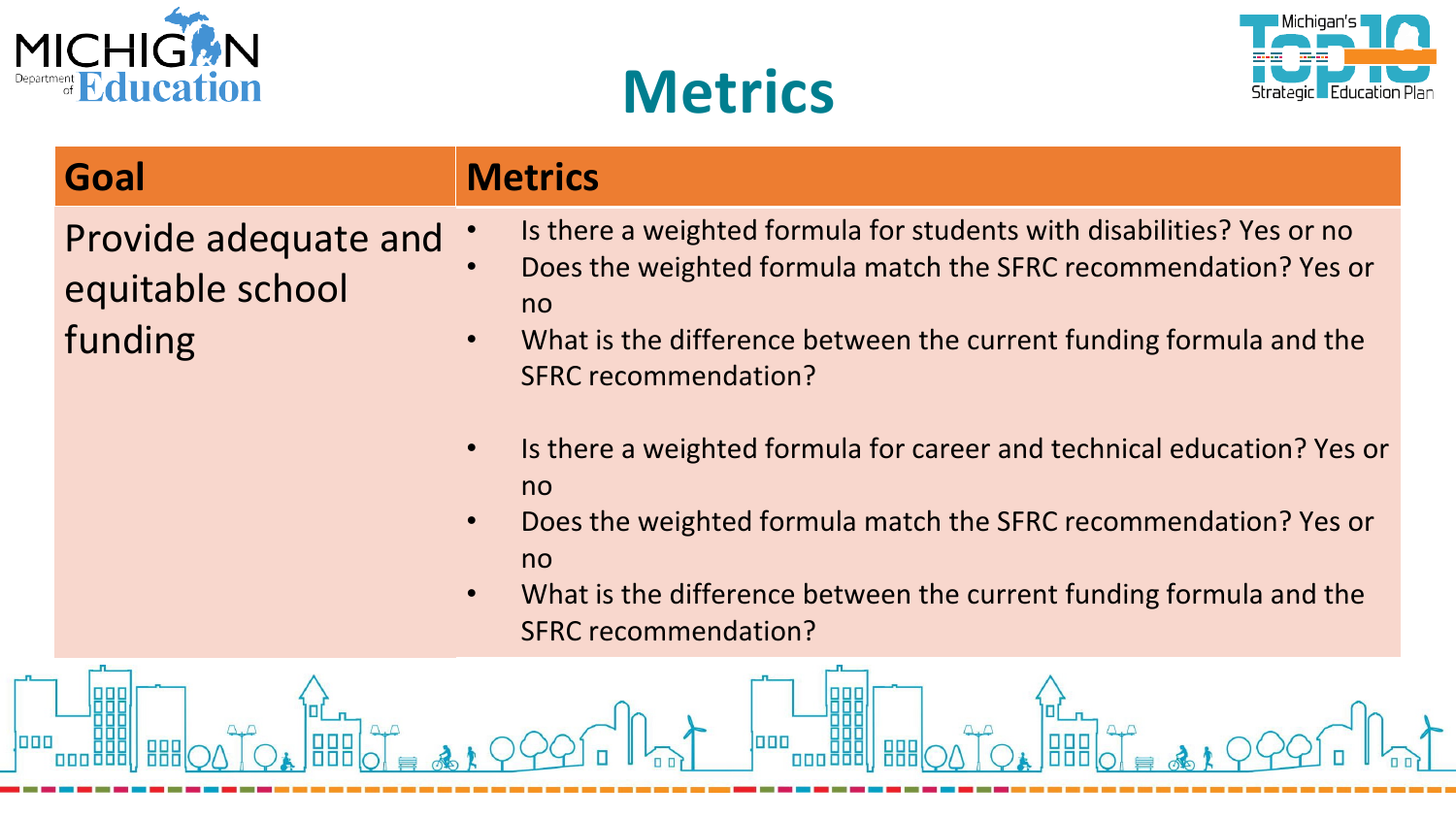

888

laaa

0

**ABB** 

 $\Delta$ .  $\Delta$ 

 $\Delta, \Delta$ 





| Goal                                                | <b>Metrics</b>                                                                                                                                                                                                                                                                                                                                                                                                                                                                                   |
|-----------------------------------------------------|--------------------------------------------------------------------------------------------------------------------------------------------------------------------------------------------------------------------------------------------------------------------------------------------------------------------------------------------------------------------------------------------------------------------------------------------------------------------------------------------------|
| Provide adequate and<br>equitable school<br>funding | Is there a dedicated funding amount per child for GSRP? Yes or no<br>Does the dedicated funding amount match the SFRC<br>recommendation? Yes or no<br>What is the difference between the current funding formula and<br>$\bullet$<br>the SFRC recommendation?<br>Does the state provide funding for transportation? Yes or no<br>Does the funding for transportation match the SFRC<br>recommendation? Yes or no<br>What is the difference between the current funding and the SFRC<br>$\bullet$ |
|                                                     | recommendation?                                                                                                                                                                                                                                                                                                                                                                                                                                                                                  |

**ooo** 

`<br>|abb

 $4<sup>0</sup>$ 

**HHO** 

 $\Delta, \Delta$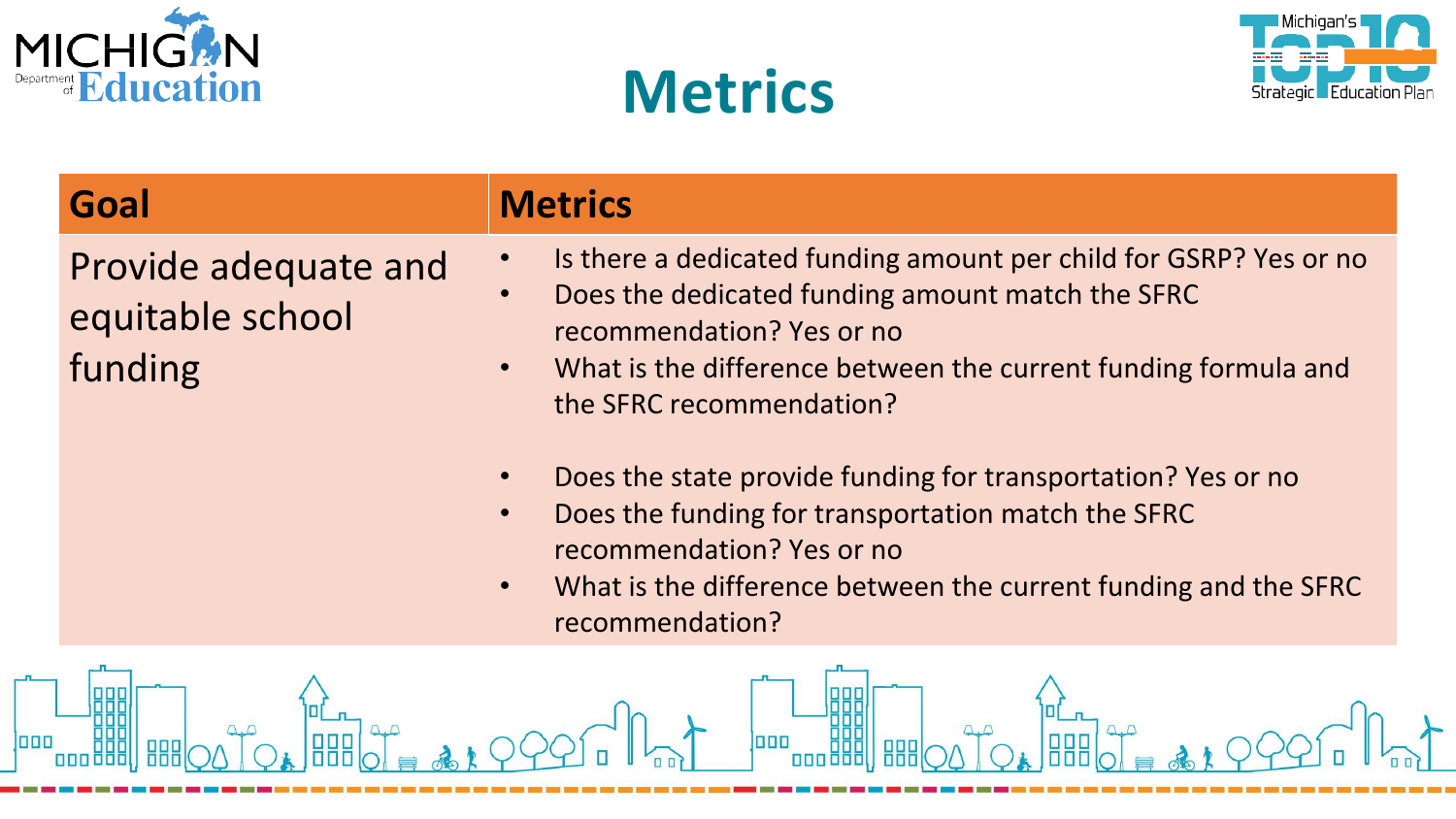

### **School Finance Research Collaborative (SFRC)**



- Statewide study released January 2018 **SER**
- Determine true cost of providing quality education  $\frac{1}{2}$
- Based on state standards for student achievement --
- Varied group of education, business, unions, and philanthropy  $\frac{1}{2}$
- Developed weighted funding recommendations **SER**
- Local, state, and federal dollars can be used to pay for these recommendations ÷

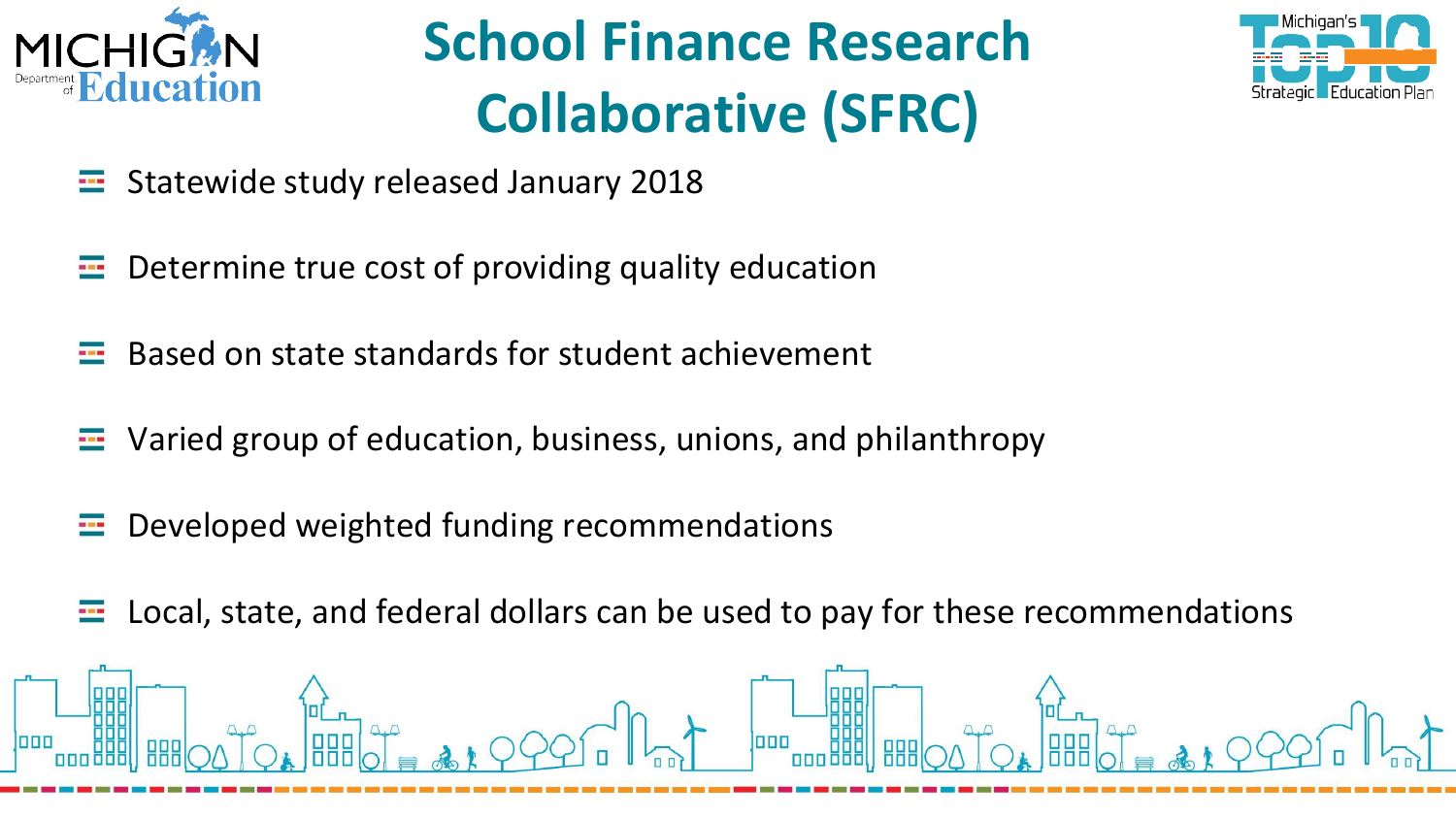

#### **2018-19 Pre-K-12 Funding**



#### $\equiv$  Local Revenue

- $\equiv$  Local district millages to support foundation allowances
- $\equiv$  ISD millages (e.g., operating and special education)

#### **E** State Revenue

 $\equiv$  At-risk funding, CTE, and other funding

#### $\equiv$  Federal Revenue

 $\equiv$  Title funding, Individuals with Disabilities **Education Act funding** 

| Local Revenue                               | \$3,676,000,000  |
|---------------------------------------------|------------------|
| <b>State Revenue</b>                        | \$13,065,260,300 |
| <b>Federal Revenue</b>                      | \$1,745,943,500  |
| Total Funding for Pre-K-12 \$18,487,203,800 |                  |

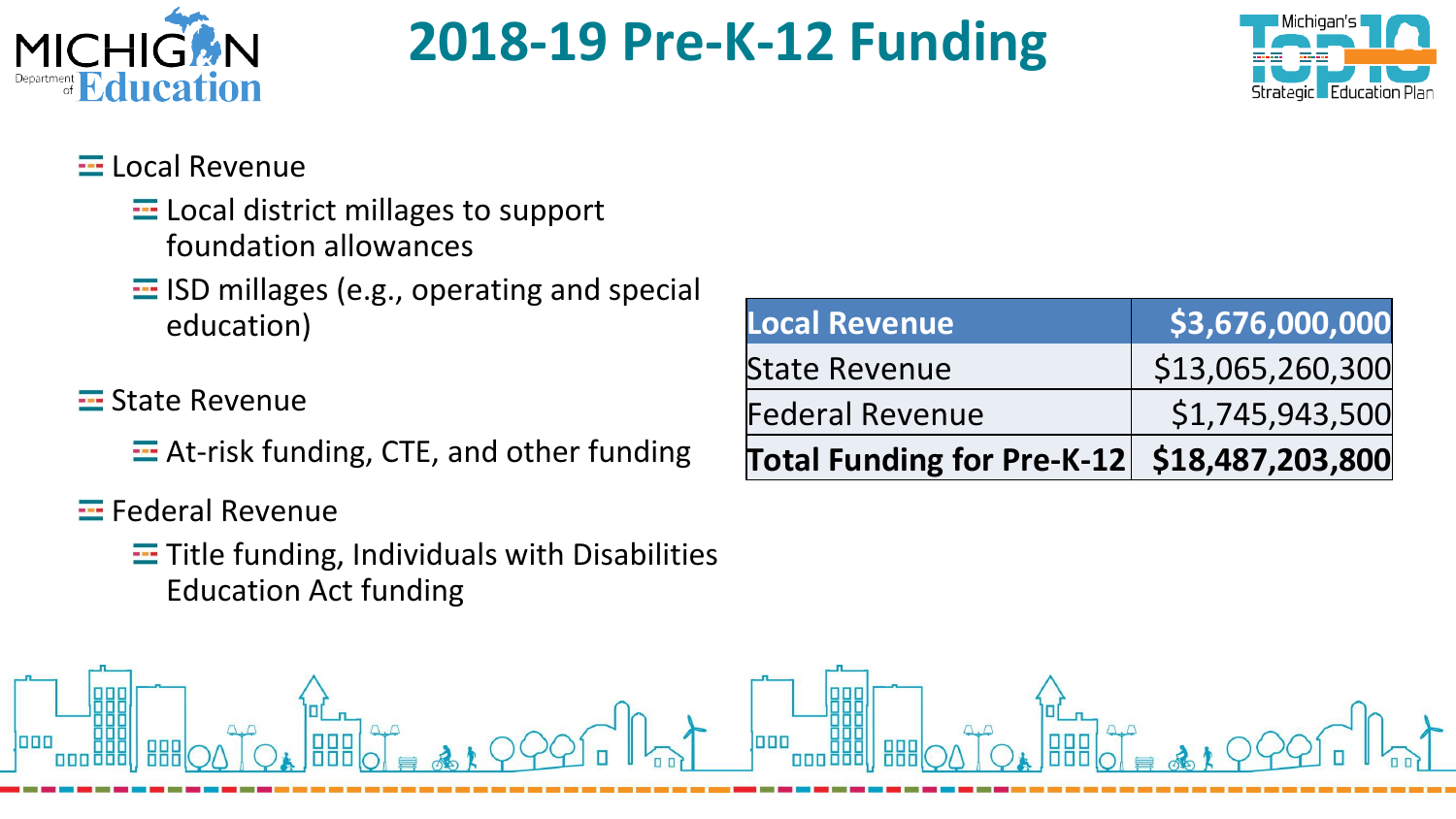



# **Comparing SFRC Funding Recommendations and** Actual 2018-19 Funding

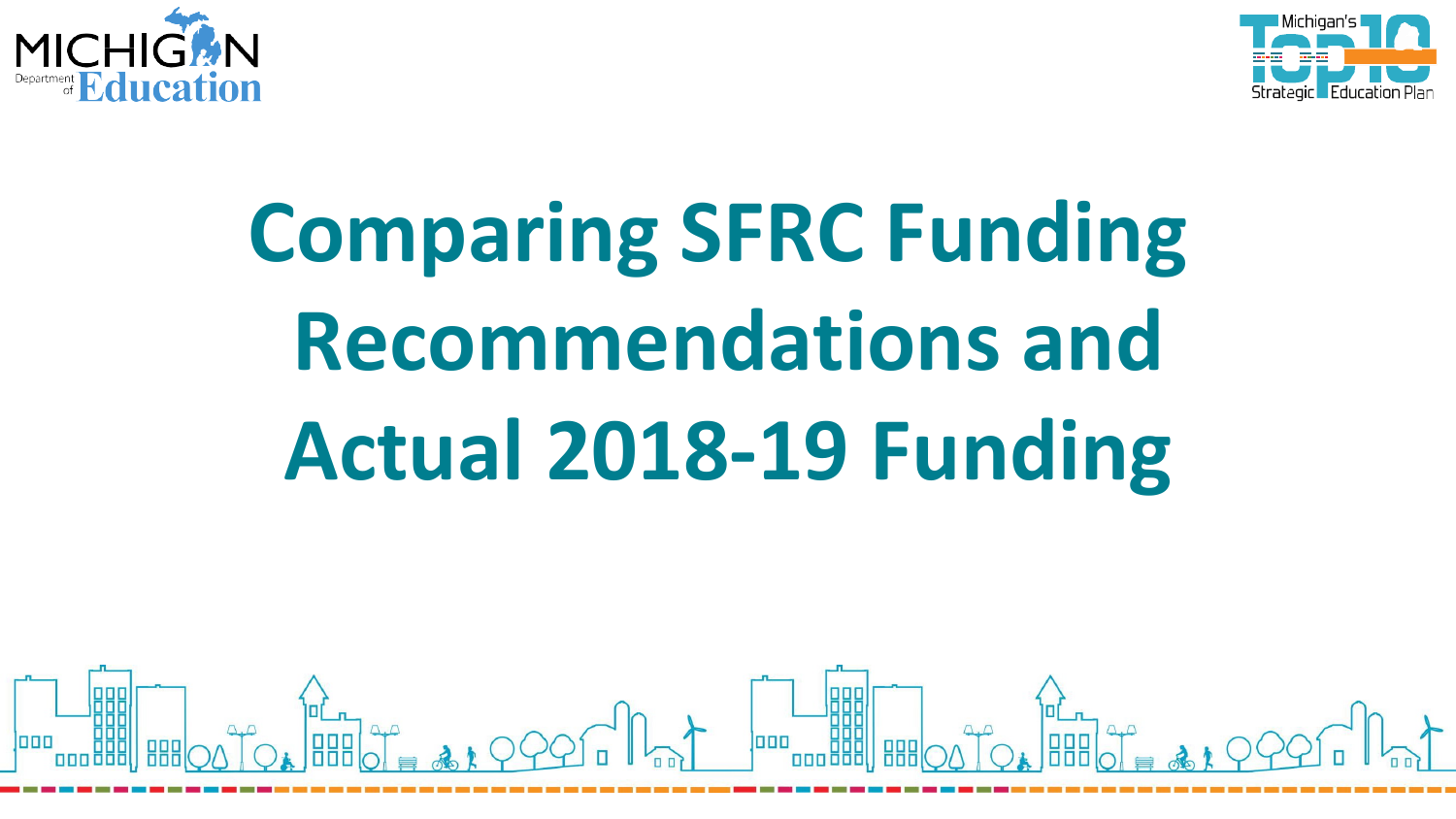



## Poverty

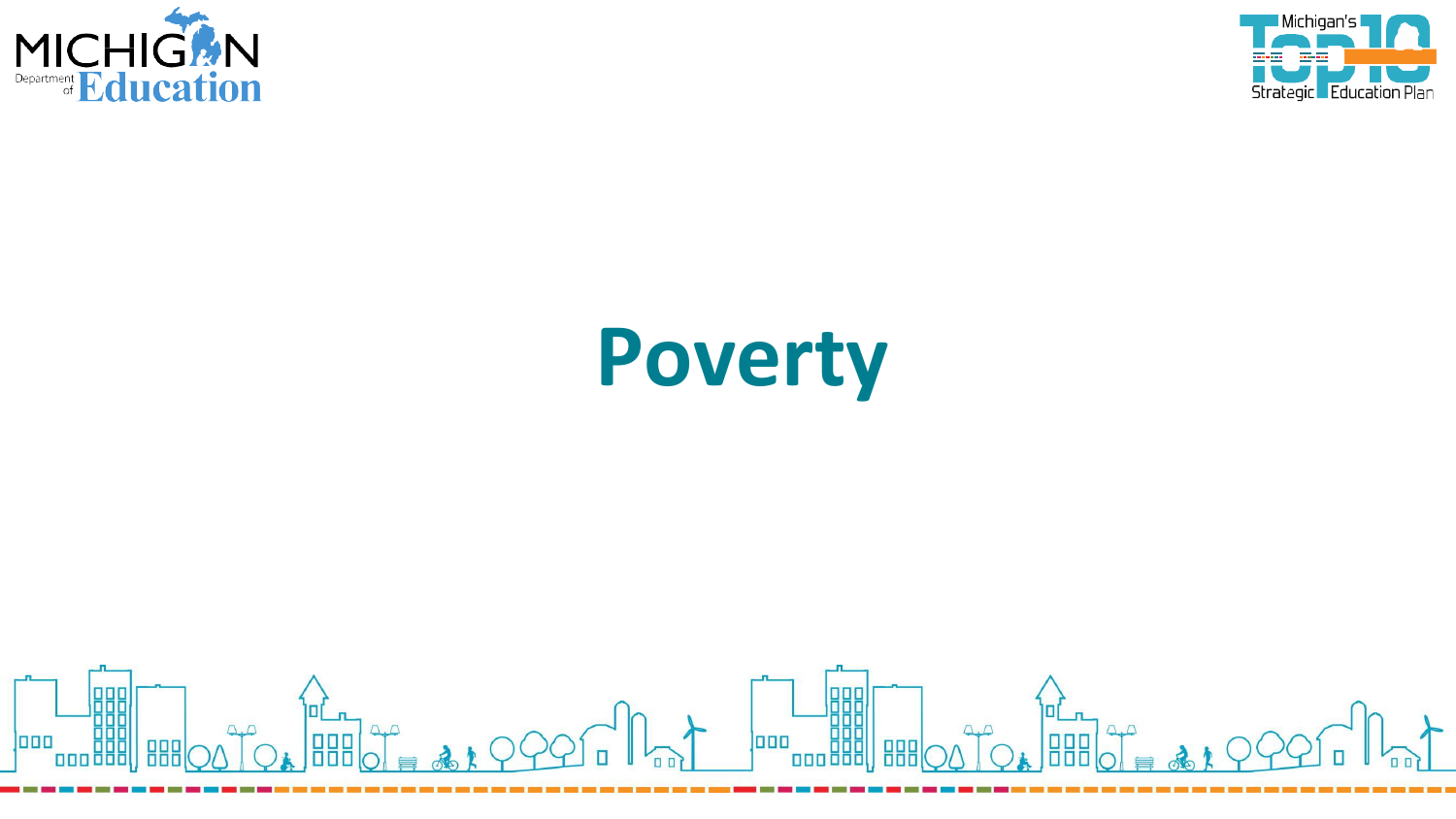





- $\equiv$  Is there a weighted formula for poverty? No. There are set-asides, such as section 31a at-risk, but there is no explicit weight.
- **E.** Does the set aside funding match the School Finance Research Collaborative (SFRC) recommendation? No
- $\equiv$  What is the difference between the current funding formula and the SFRC recommendation? Approximate difference: \$1,200,000,000

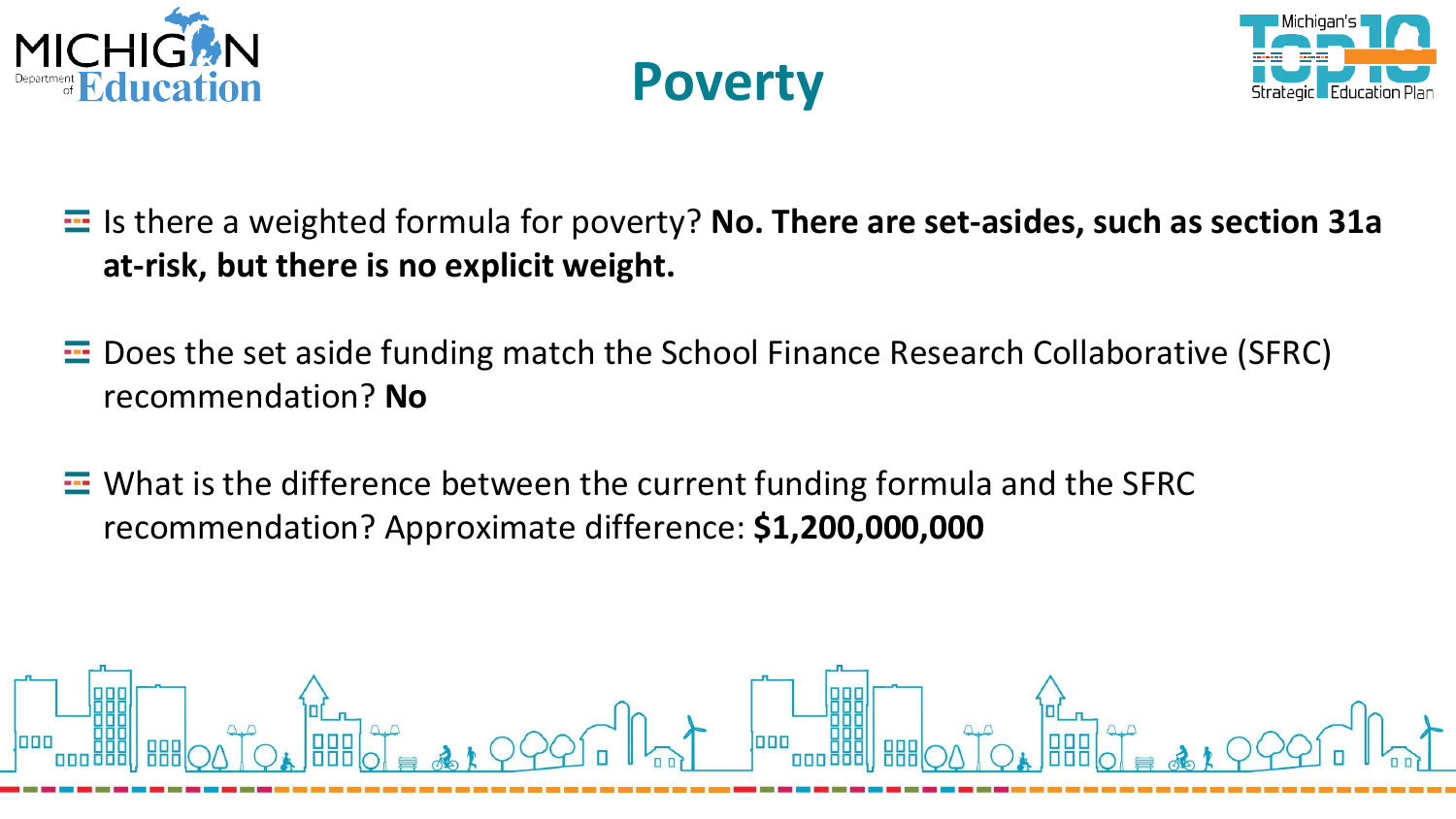



## **English Learners**

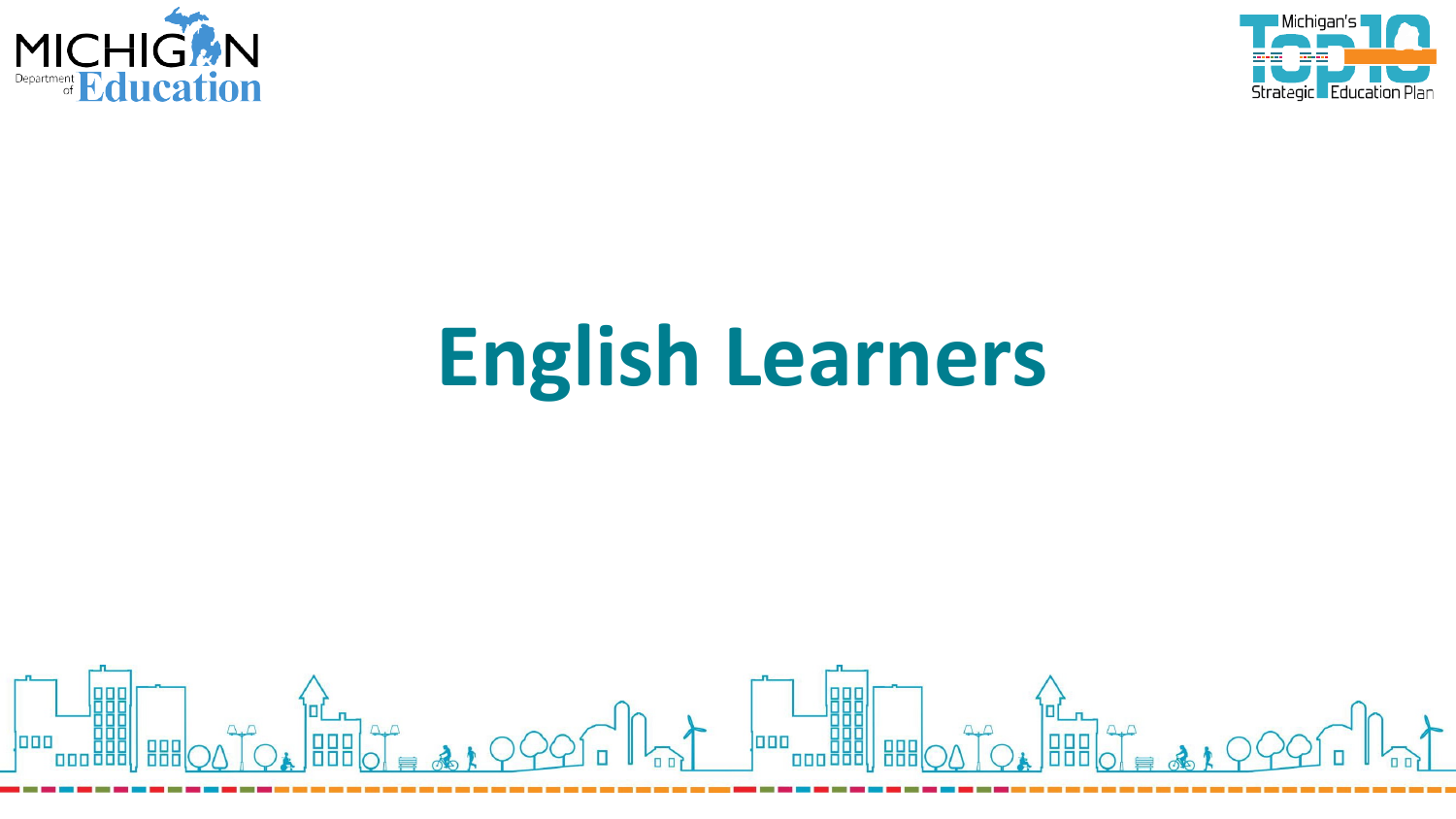





- $\equiv$  Is there a weighted formula for English Learners? No. There are set-asides, such as section 41 bilingual education, but there is no explicit weight.
- $\equiv$  Does the set aside funding match the School Finance Research Collaborative (SFRC) recommendation? No
- $\equiv$  What is the difference between the current funding formula and the SFRC recommendation? Approximate difference: \$514,000,000

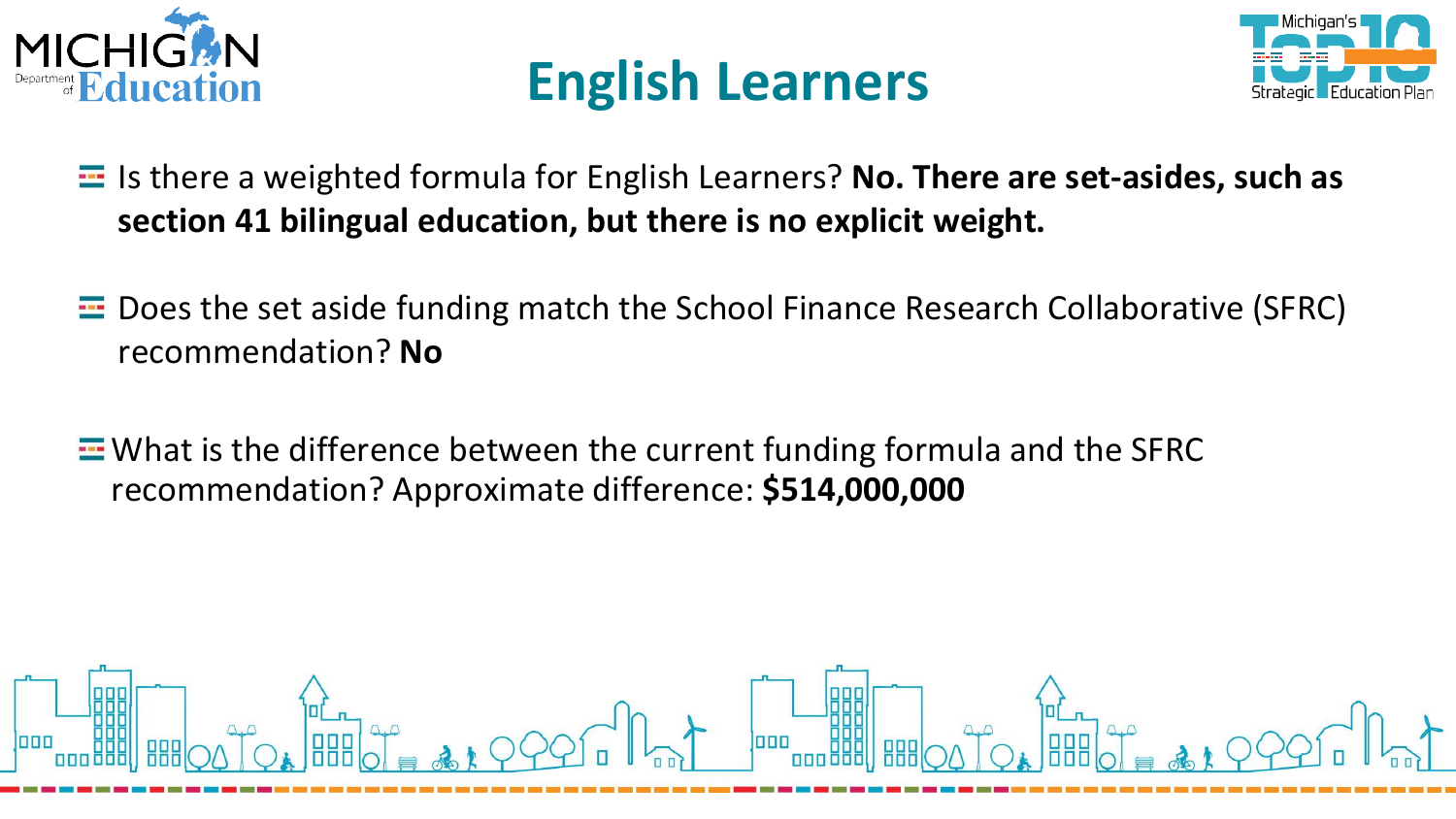



## **Students with Disabilities**

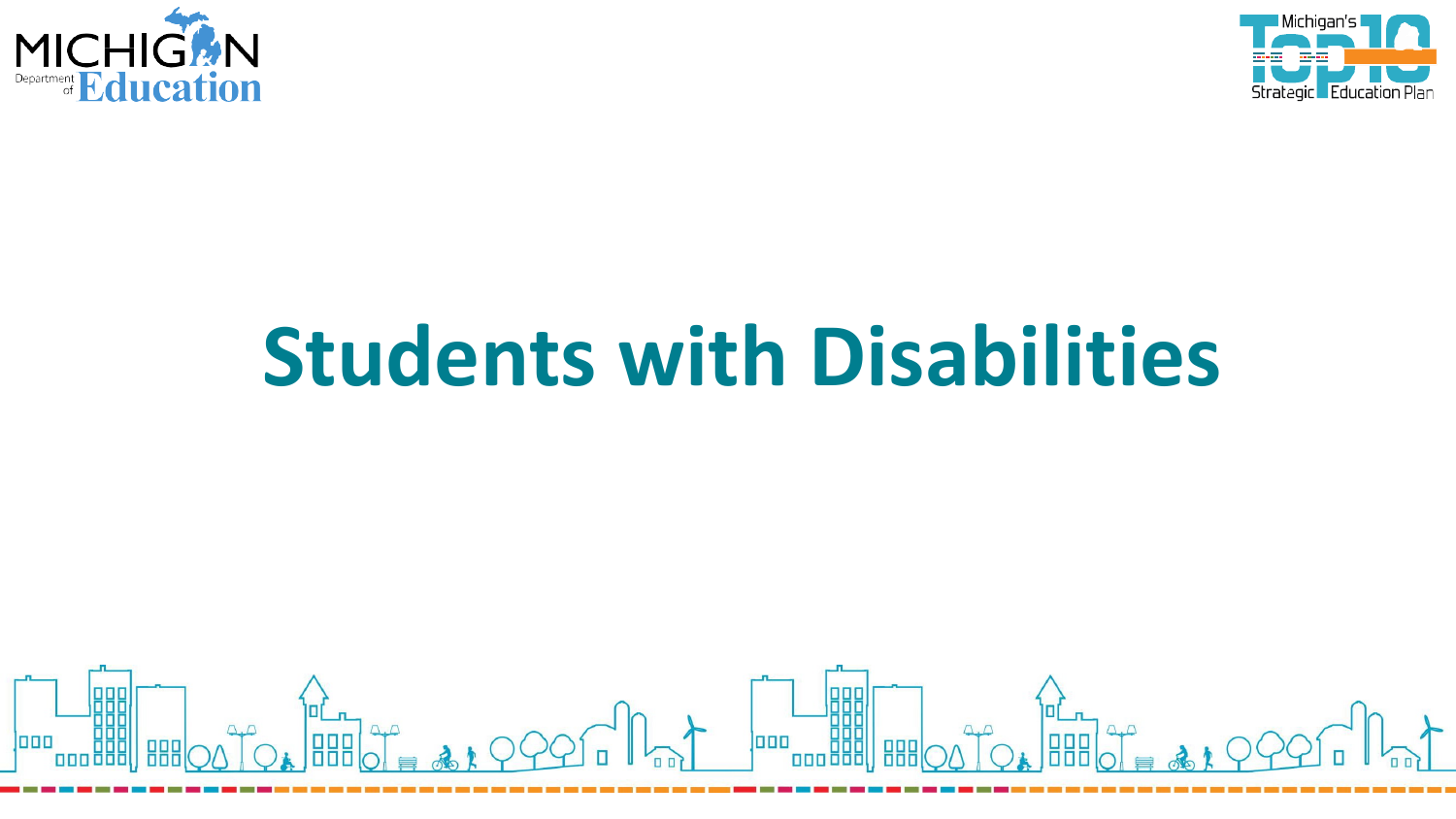

### **Students with Disabilities**



- $\equiv$  Is there a weighted formula for students with disabilities? No. There are set-asides, such as section 51c, but there is no explicit weight.
- **E.** Does the weighted formula match the School Finance Research Collaborative (SFRC) recommendation? No
- $\equiv$  What is the difference between the current funding formula and the SFRC recommendation? Approximate difference: \$750,000,000

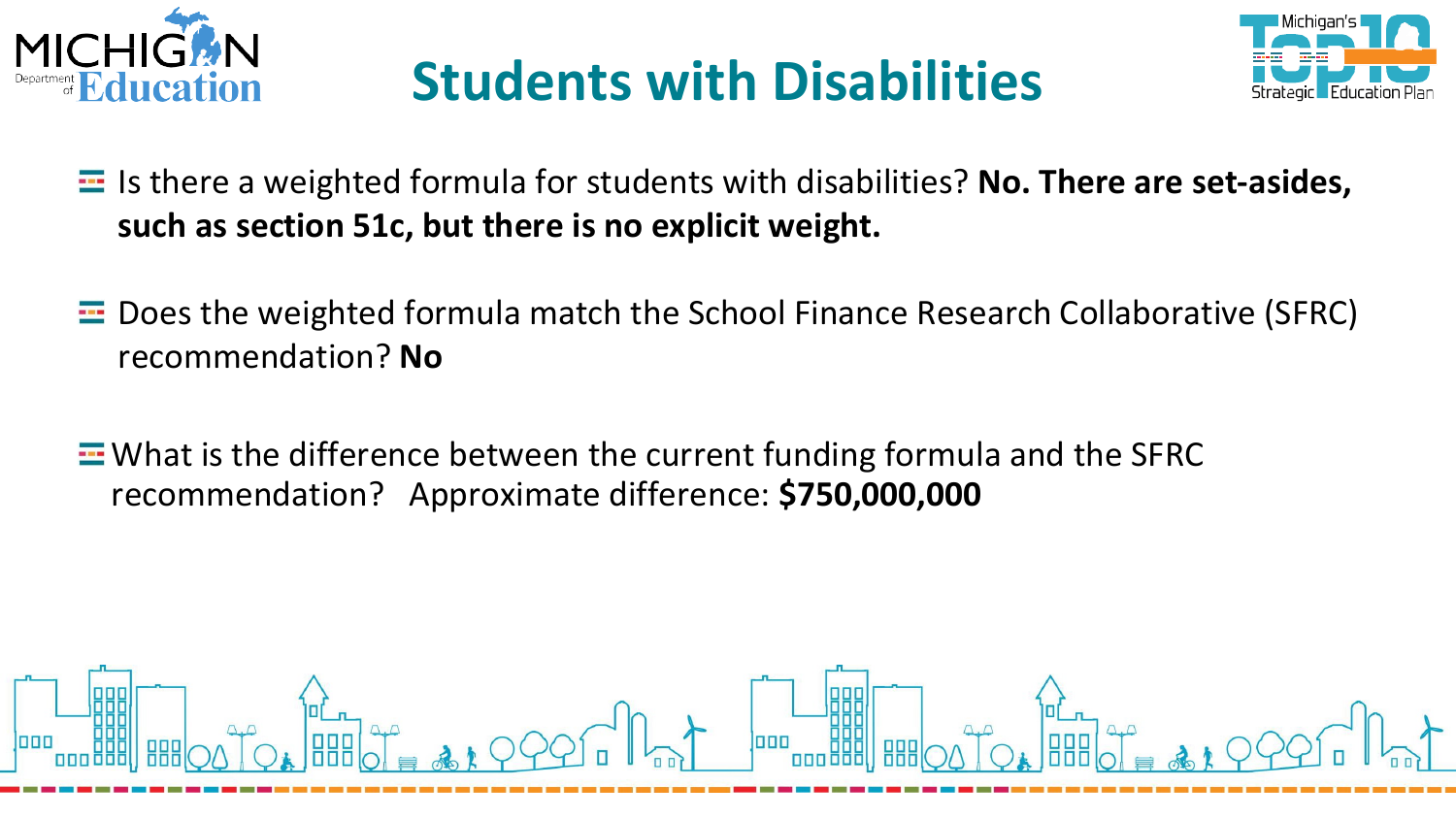



## **Career and Technical Education**

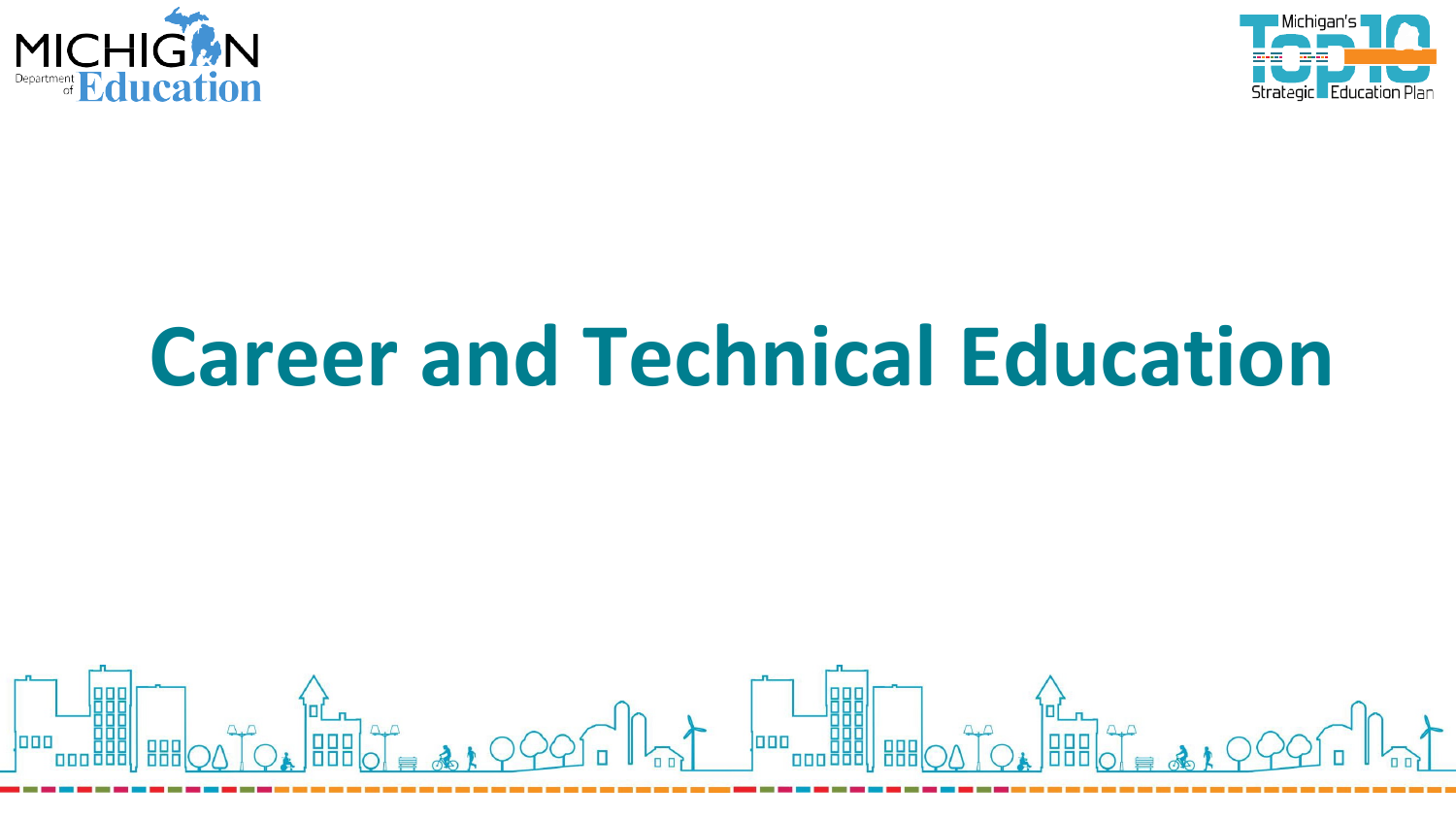





- E Is there a weighted formula for career and technical education? No. There are setasides, such as section 61a, but there is no explicit weight.
- $\equiv$  Does the weighted formula match the School Finance Research Collaborative (SFRC) recommendation? No
- $\equiv$  What is the difference between the current funding formula and the SFRC recommendation? Approximate difference: \$42,300,000

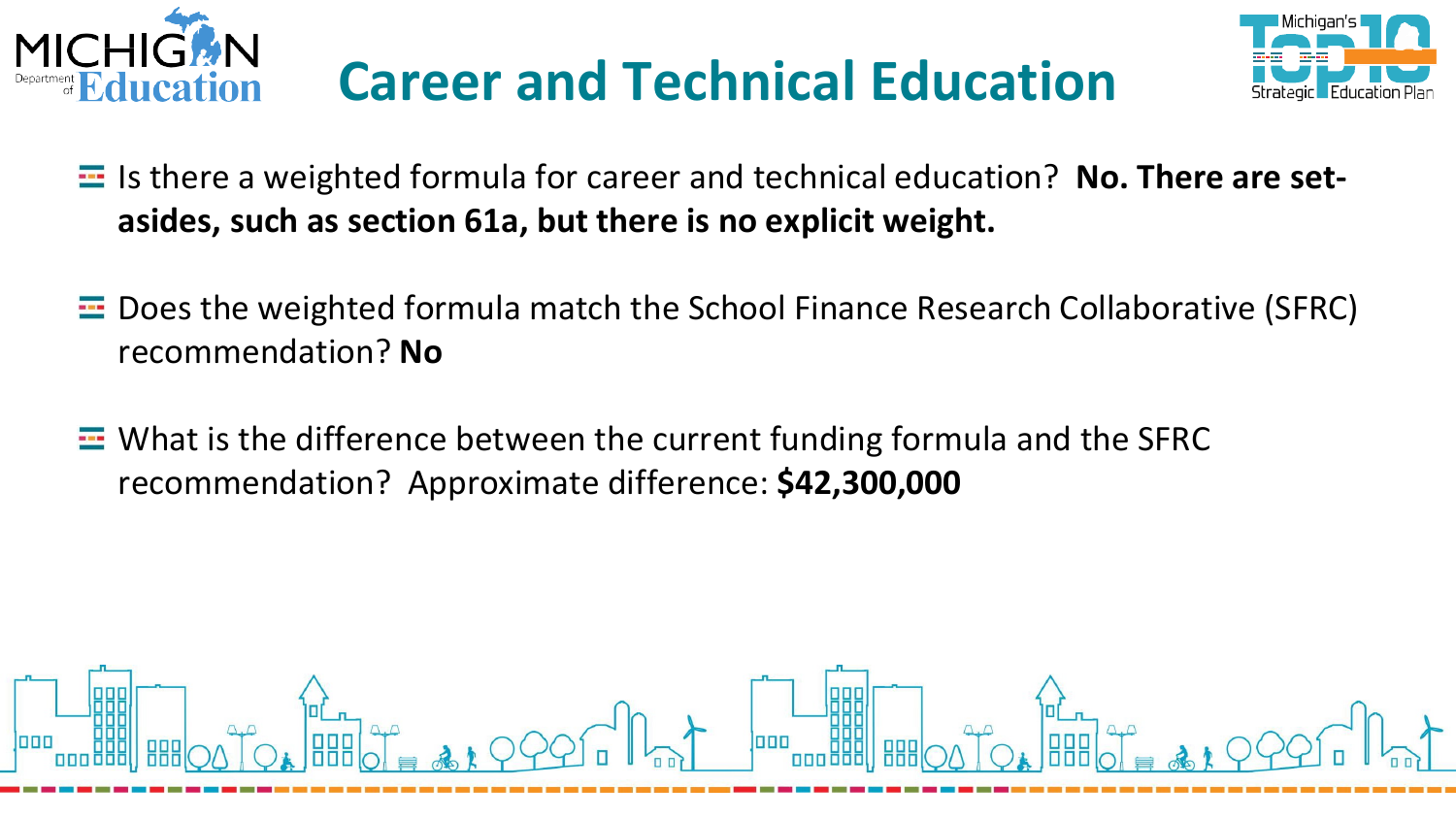



## **Great Start Readiness Program**

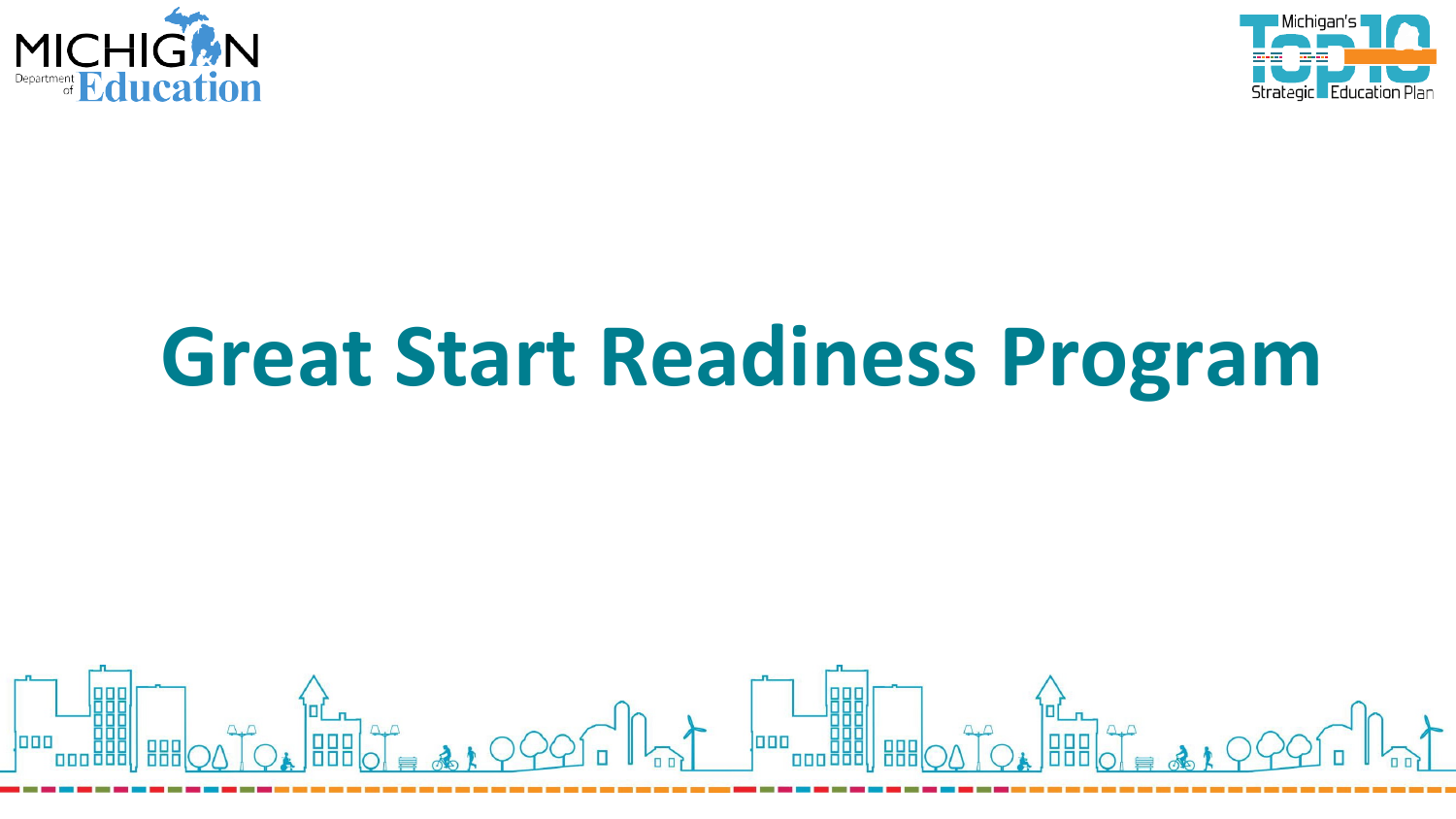

### **Great Start Readiness Program (GSRP)**



- Is there a dedicated funding amount per child for GSRP? Yes
- $\equiv$  Does the dedicated funding amount match the School Finance Research Collaborative (SFRC) recommendation? No
- $\equiv$  What is the difference between the current funding formula and the SFRC recommendation? Approximate difference at current rate of \$7250 for a full-day student experience: \$394,600,000 more to fund 80% of all 4 year-olds.
	- $\equiv$  \$204,500,000 more to fund the remaining 28,208 4 year-olds eligible for GSRP services but not receiving **GSRP services.**
	- $\equiv$  SFRC recommended an increase to \$14,155 per full-day student experience. This recommendation, if implemented, would require almost a doubling of the numbers above.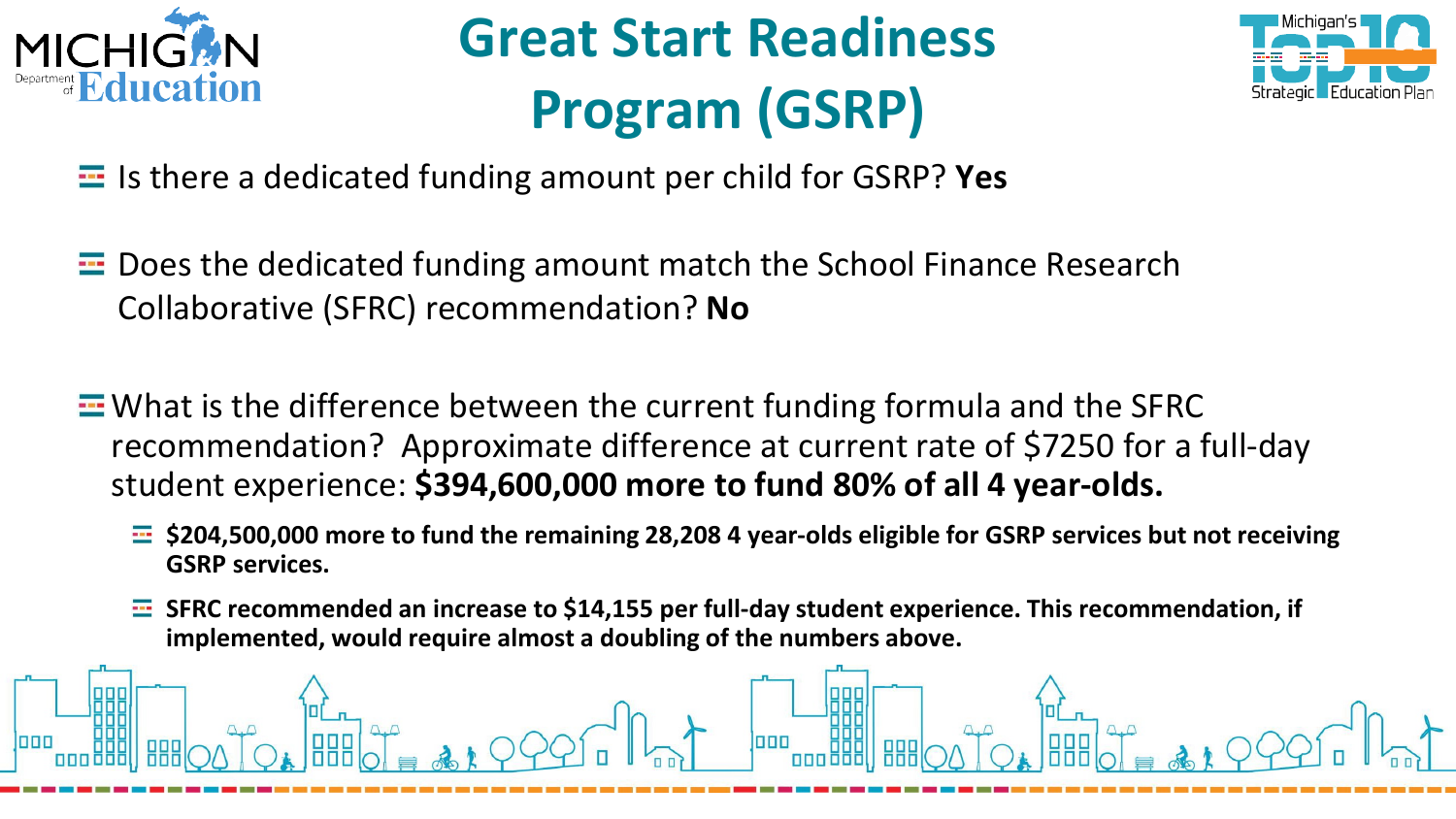



## Transportation

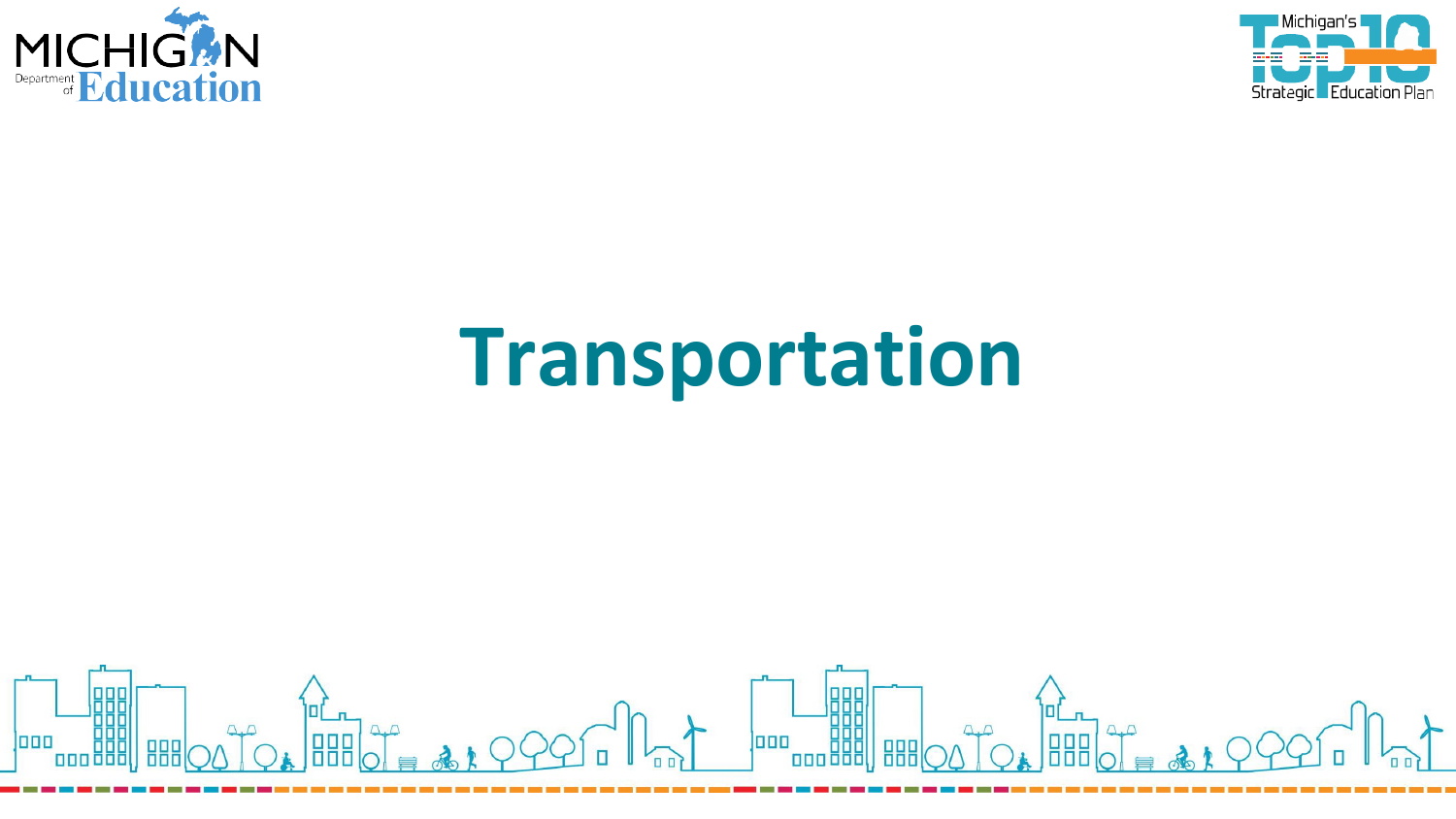





- $\equiv$  Does the state provide funding for transportation? No. There are set-asides for bus driver safety instruction and school bus inspections only.
- $\equiv$  Does the funding for transportation match the School Finance Research Collaborative (SFRC) recommendation? No
- **E** What is the difference between the current funding and the SFRC recommendation? Approximate difference: \$424,000,000

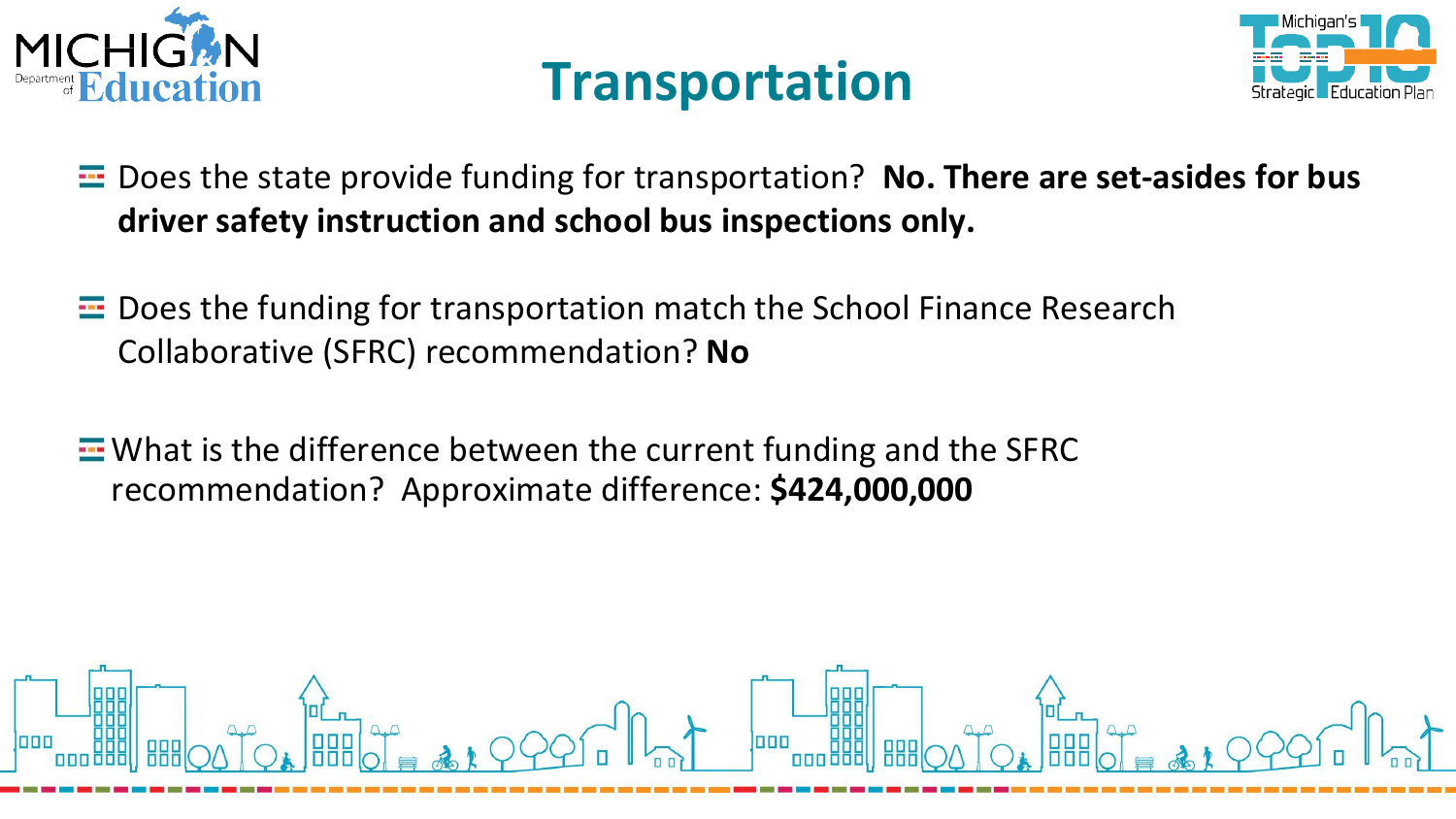





| <b>Poverty</b>                        | \$1,200,000,000 |
|---------------------------------------|-----------------|
| <b>English Learners</b>               | \$514,000,000   |
| <b>Students with disabilities</b>     | \$750,000,000   |
| <b>Career/Technical Education</b>     | \$42,300,000    |
| All eligible GSRP students            | \$204,500,000   |
| Transportation                        | \$424,000,000   |
| <b>Approximate additional funding</b> |                 |
| needed                                | \$3,134,800,000 |

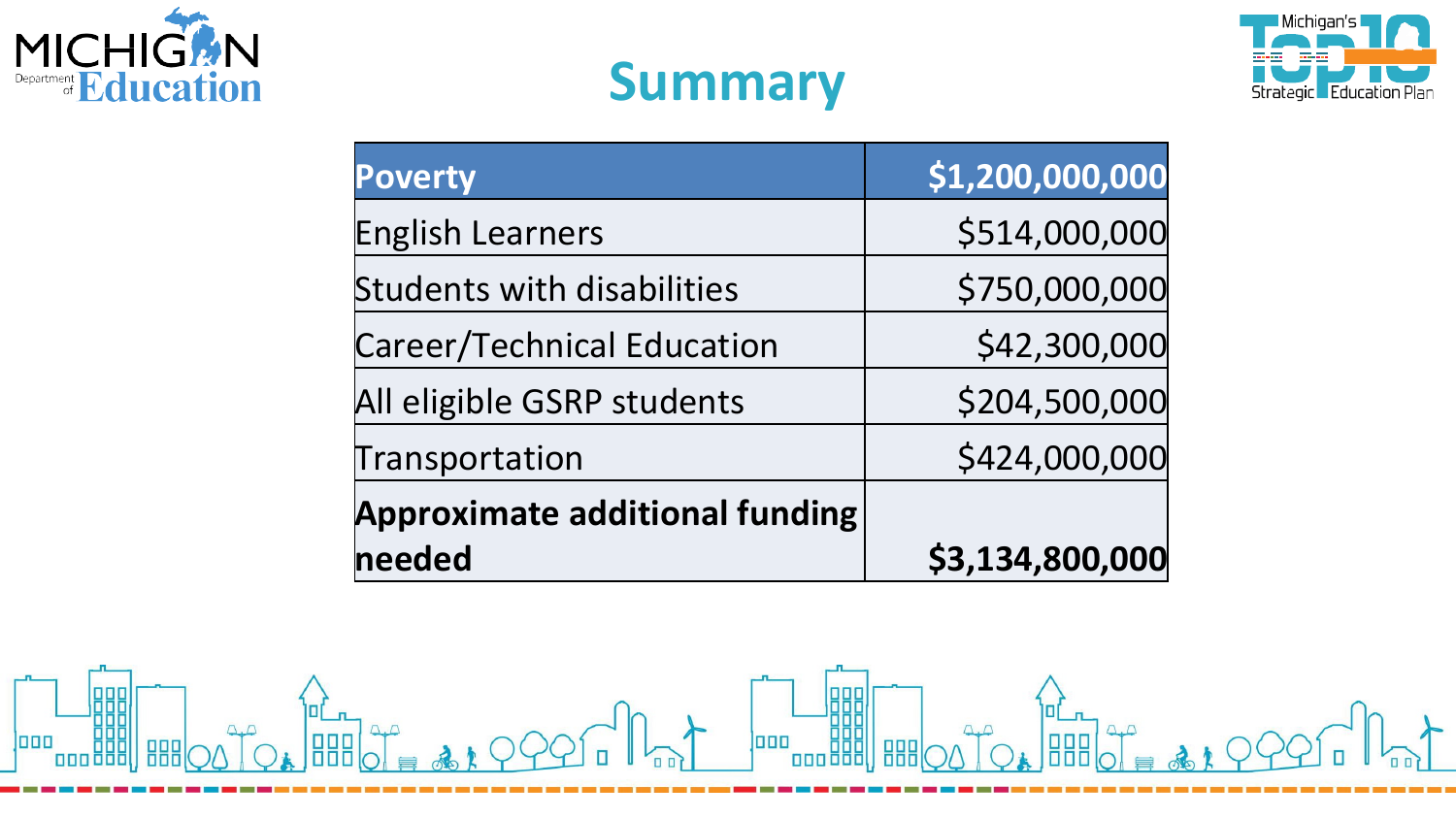



### **Efforts to Provide Adequate and Equitable Funding**

#### **E** MDE's Education Equity Fund - \$37 million in grants

- Narrowing of the digital divide ш.
- <u>да</u> Mental health services and supports for children and adults

#### ---- Governor Whitmer executive budget proposals

- н. Special education: \$120 million (FY20), \$60 (FY21)
- ÷ Section 31a at-risk: \$102 million (FY20), \$60 million (FY21)
- ÷ GSRP: \$45 million (FY20), \$35.5 million (FY21)
- ц. CTE: \$55 million (FY20)

#### $\equiv$  Previous legislative appropriations

- Section 31a: \$70 million (FY16), \$120 million (FY18) m
- ц. GSRP: \$65 million (FY14), \$65 million (FY15)